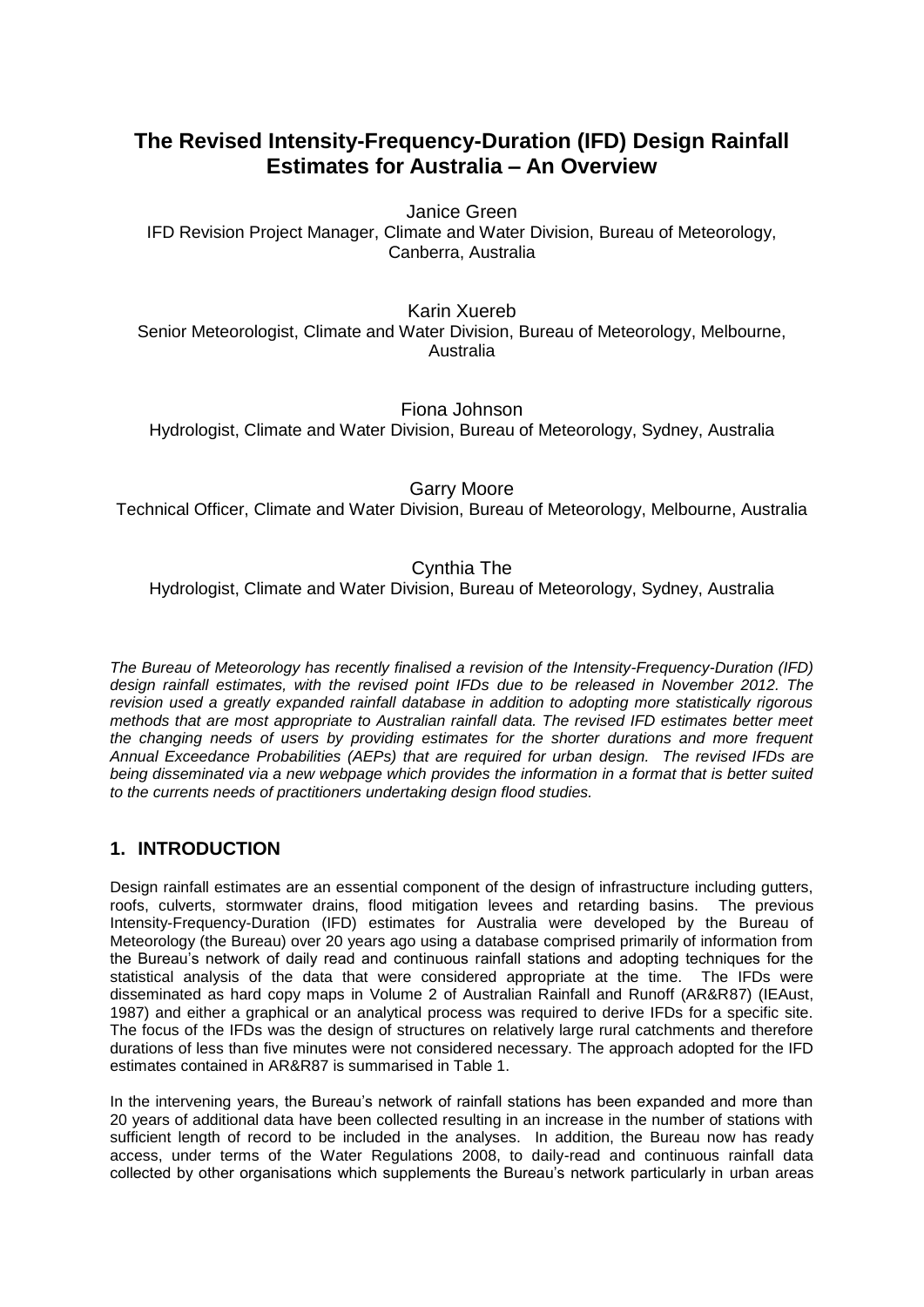and areas of steep rainfall gradients. In parallel with the expansion of the rainfall database, there have been significant advances in statistical methods, gridding procedures, and information dissemination techniques which make a revision of the IFD estimates long overdue. Further, the requirements of the end-users have changed with a significant greatly focus on urban design on small catchments than with the AR&RR87 IFDs, necessitating the provision of IFD estimates for durations as short as one minute. This has required an emphasis on providing sub-hourly IFDs and the need to develop methods that optimise the information available from the continuous rainfall stations.

| Variable                            | Output                                                                                                            |
|-------------------------------------|-------------------------------------------------------------------------------------------------------------------|
| Data                                | <b>Primarily Bureau stations</b>                                                                                  |
| Record length                       | up to 1983; 7500 daily read > 30 years; 600<br>pluviographs $> 6$ years                                           |
| <b>Durations</b>                    | 5 minutes to 72 hours (3 days)                                                                                    |
| Average Recurrence Intervals (ARIs) | 1 year to 100 years                                                                                               |
| Frequency analysis                  | Annual maximum series; method of moments;<br>Log-Pearson Type III                                                 |
| Seasonal estimates                  | No.                                                                                                               |
| Mapping                             | Manual drawing of the isohyets                                                                                    |
| Confidence Intervals                | N <sub>0</sub>                                                                                                    |
| Climate Change                      | No; stationary climate assumed; climatic<br>trends assumed to have negligible effect on<br><b>IFD<sub>s</sub></b> |
| Delivery method                     | Maps; IFD tables & charts calculated on-line                                                                      |

#### **Table 1 Summary of AR&R87 IFD method**

In the following sections an overview of the work that has been undertaken by the Bureau of Meteorology into revising the IFD estimates will be presented.

## **2. DATABASE**

## **2.1. Sources of data**

The previous IFD estimates were based primarily on the Bureau's network of daily read and continuous rainfall stations which consisted of approximately 7500 daily read rainfall stations with greater than 30 years of data and 600 continuous rainfall stations with greater than 6 years of data.

In the intervening years, the Bureau's network of rainfall stations has been expanded and more than 20 years of additional data have been collected resulting in an increase in the number of stations with sufficient length of record to be included in the analyses. In 2011, the Bureau of Meteorology's Australian Data Archive for Meteorology (ADAM) contained:

- approximately 20 000 daily read rainfall stations (both open and closed) starting in 1800
- nearly 1500 continuous rainfall stations using both Dines tilting syphon pluviograph (DINES) and Tipping Bucket Rain Gauge (TBRG) instrumentation.

In addition, the Bureau now has ready access, under terms of the Water Regulations 2008, to dailyread and continuous rainfall data collected by other organisations. These additional stations supplement the Bureau's network particularly in areas of steep rainfall gradients and urban areas. Data from the following additional rainfall stations have been received via the Water Regulations:

- approximately 350 daily read rainfall stations
- approximately 2175 continuous rainfall stations.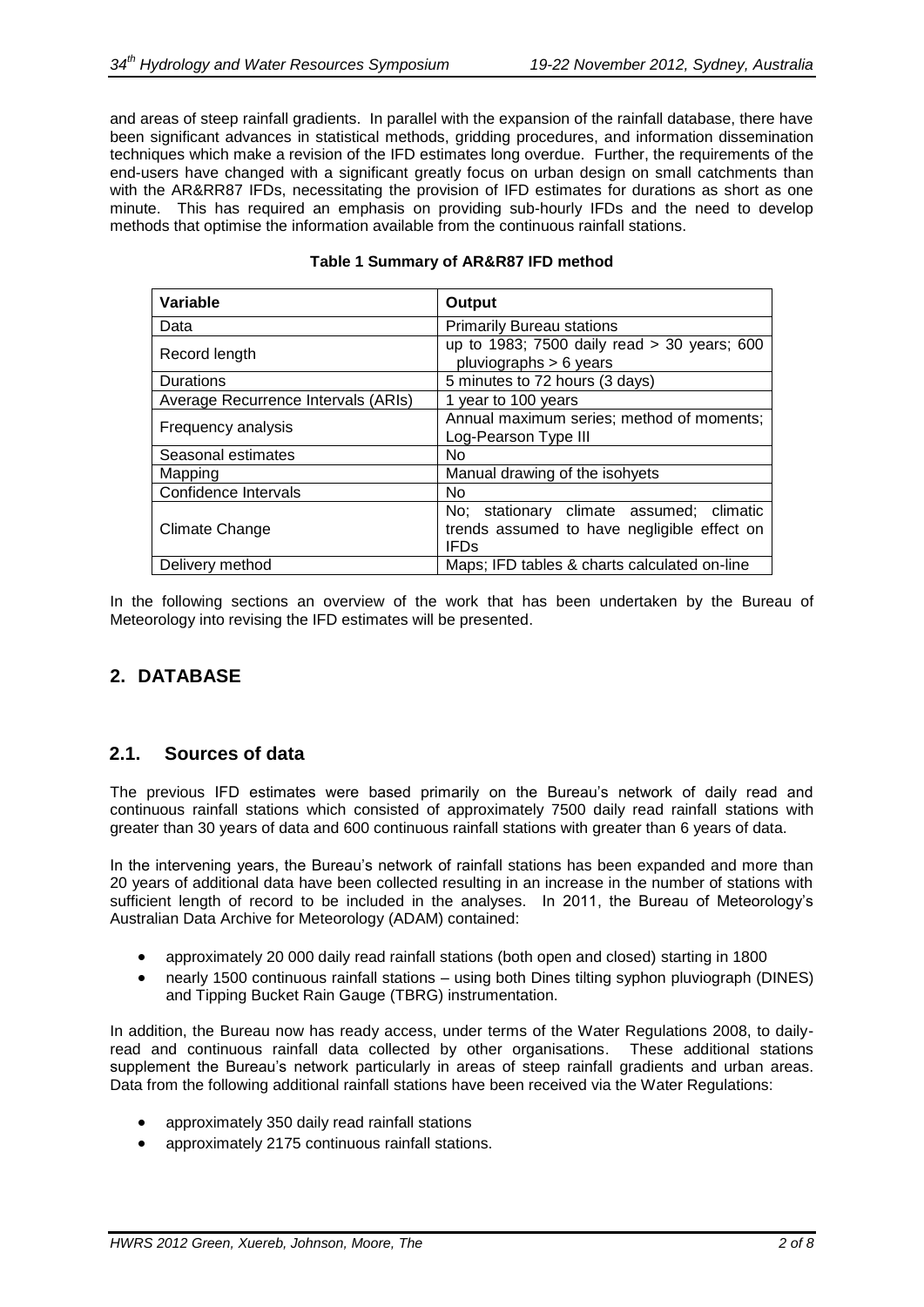The effect of more than doubling the number of continuous rainfall stations upon which the IFD estimates are derived is a significant improvement in the accuracy and representativeness of the IFD estimates, especially for sub-daily durations and in urban areas.

The location of the rainfall stations used in revising the IFDs and the period of record are shown in Figure 1(a) for the daily read stations and Figure 1(b) for the continuous rainfall stations.





**Figure 1(a) Daily read rainfall stations Figure 1(b) Continuous rainfall stations**

# **2.2. Quality controlling of data**

For the previous IFDs, limited manual checking of the values of the Annual Maximum Series (AMS) was undertaken. For the revised IFDs a detailed and systematic approach for quality controlling all the daily read data and the Partial Duration Series (PDS) of the continuous rainfall was applied. Automated quality controlling software was developed to assist in the identification and correction of a significant number of errors. The automated procedures were supplemented by the manual checking of the residual suspect data using the functionalities of the Bureau's Quality Monitoring System (QMS). Further details on the quality controlling of the rainfall data can be found in Green et al (2012).

In addition to being used in the revision of the IFDs, it is proposed that the quality controlled database of rainfall data be made available to practitioners for use in design flood studies.

# **3. AT-SITE FREQUENCY ANALYSIS**

As shown in Table 1, the previous IFD estimates were derived using statistical techniques that were considered appropriate at the time. A Log-Pearson Type III distribution was fitted to the annual maximum series of rainfall data using the method of moments.

However, in recent years analyses have been undertaken as part of the development and application of the Co-operative Research Centre for Catchment Hydrology Focussed Regional Growth Estimation (CRC-FORGE) approach for the estimation of design rainfalls for Annual Exceedance Probabilities (AEPs) from 1% to 0.05% (Nandakumar et al, 1997). These analyses found that a Generalised Extreme Variable (GEV) distribution fitted using L-moments (Hosking and Wallis, 1997) was the most appropriate approach for Australian rainfall data.

In order to assess the most appropriate distribution to adopt across Australia for both the AMS and the PDS for the IFD revision project, a range of distributions were trialed using single site analysis. Five distributions – GEV, Generalised Logistic (GLO), Generalised Normal (GNO), Pearson Type III (PE3) and Generalised Pareto (GPA) – were fitted to both the AMS and PDS extracted from the available long-terms continuous rainfall stations for durations of 6, 12, 18, and 30 minutes and 1, 2, 3, 6, and 12 hours. The goodness of fit of each distribution was assessed using the approach recommended by Hosking and Wallis (1997) which uses a goodness of fit measure Z<sup>Dist</sup> with a threshold |Z<sup>Dist</sup>| ≤ 1.64. The following distributions found to produce to produce the best fit on an at-site analysis: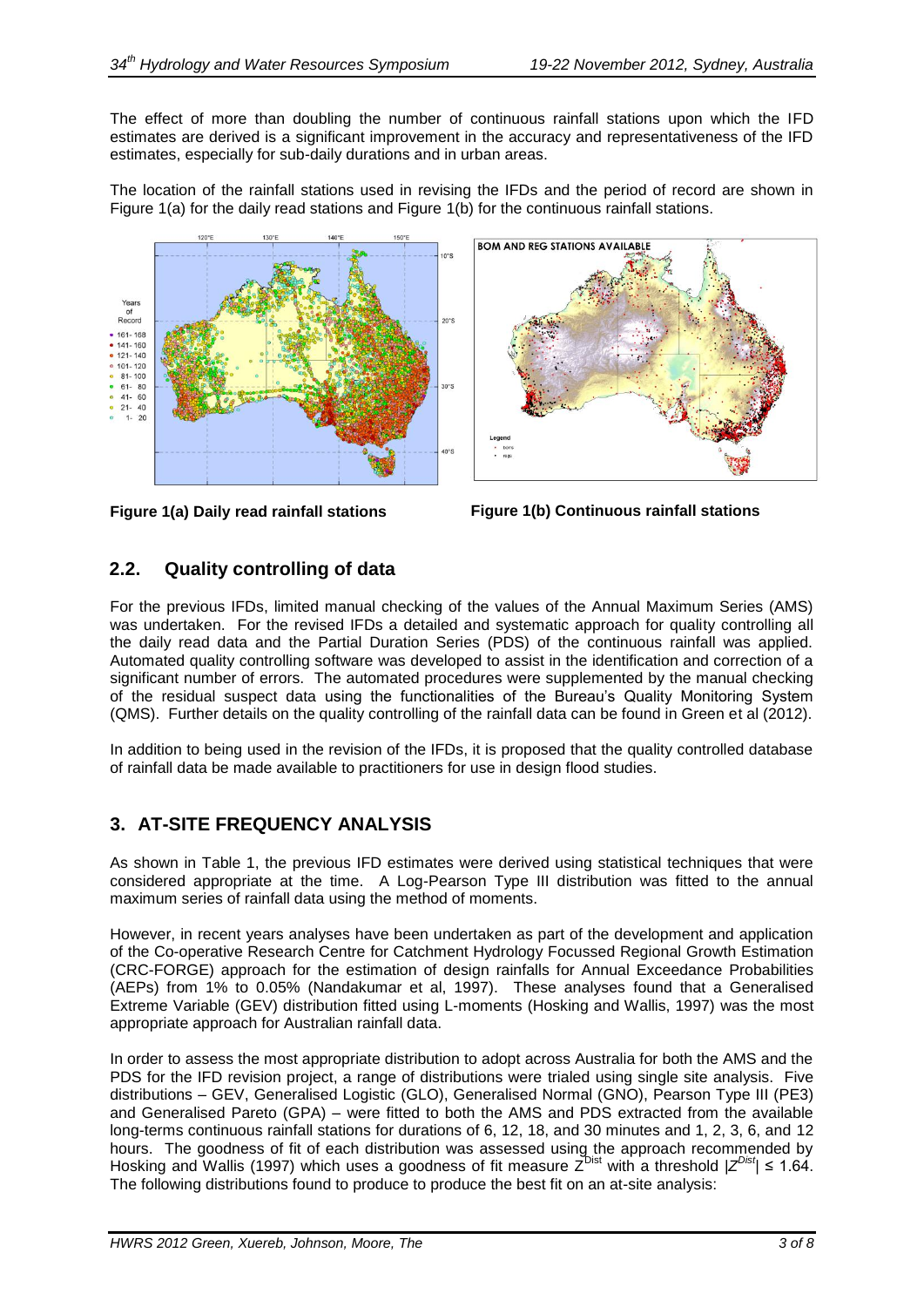- Annual Maximum Series Generalised Extreme Value (GEV)
- Partial Duration Series Generalised Pareto (GPA)

The comparison of distributions was subsequently repeated for regional estimates with the same results.

On the basis of the results of the above comparison, the GEV distribution was fitted to the previously extracted AMS and the GPA was fitted to the PDS for all stations which met the record length criteria of thirty years for daily read rainfall stations and nine years for continuous rainfall stations.

## **4. REGIONAL FREQUENCY ANALYSIS**

Regional frequency analysis was undertaken using the L-moments which were extracted from each of the frequency distributions. While for durations of 1 day and longer this was a fairly straightforward approach, for sub-daily durations the scarcity of long term continuous rainfall records meant that an alternative approach was needed to supplement the available data. For the IFD revision project, a Bayesian Generalised Least Squares Regression (BGLSR) approach was adopted.

## **4.1. Daily durations (24 hours to 168 hours)**

The linear combinations of the data (L-moments) (Hosking and Wallis, 1997) of mean, variation (L-CV) and skewness (L-skewness) were used to summarise the statistical properties of the extreme value series data at each station location. L-moments are commonly used in rainfall and flood frequency analysis (Hosking and Wallis, 1997) due to their efficiency in fitting the data and lack of bias in the sample estimates, particularly in the higher order moments, when compared to ordinary moments.

## **4.2. Sub-daily durations (1 hour to 12 hours)**

At sites at which there was a continuous rainfall station with more than eight years of record, the mean, L-CV and L-skewness, were determined from the at-site extreme value series for each duration.

The continuous rainfall stations were also used to derive prediction equations between site characteristics and the sub-daily L-moments. This was done in order to be able to estimate sub-daily rainfall parameters based on site characteristics and daily rainfall statistics to improve the spatial coverage of sub-daily data.

As can be seen from Figures 1(a) and 1(b) the spatial coverage of sub-daily rainfall stations is considerably less than that of the daily read stations. Therefore, a method is needed to improve the spatial coverage of the sub-daily data. This is most commonly done using information from the daily read stations with statistics of sub-daily data being inferred from those of the daily data. For the previous IFDs, Principal Component Analysis (PCA) followed by regression was used to derive equations for predicting the ARIs at durations below 24 hours from the ARI for the 24, 48 and 72-hour durations. However, a major weakness of the previously adopted approaches is their inability to account for variation in record lengths from site to site and inter-station correlation

The approach that was adopted for the revised IFDs was Bayesian Generalised Least Squares Regression (BGLSR) because it accounts for possible cross-validation and unequal variance between stations by constructing an error covariance matrix and can explicitly account for sampling uncertainty and intersite dependence. A further advantage of the BGLSR is that the Bayesian formulation allows for the separation of sampling and statistical modeling errors. This is important because it was found that the sampling errors dominate the total error in the statistical model. The BGLSR produces estimates of the standard error in:

- the regression coefficient
- the predicted values at-site used in establishing the regression equations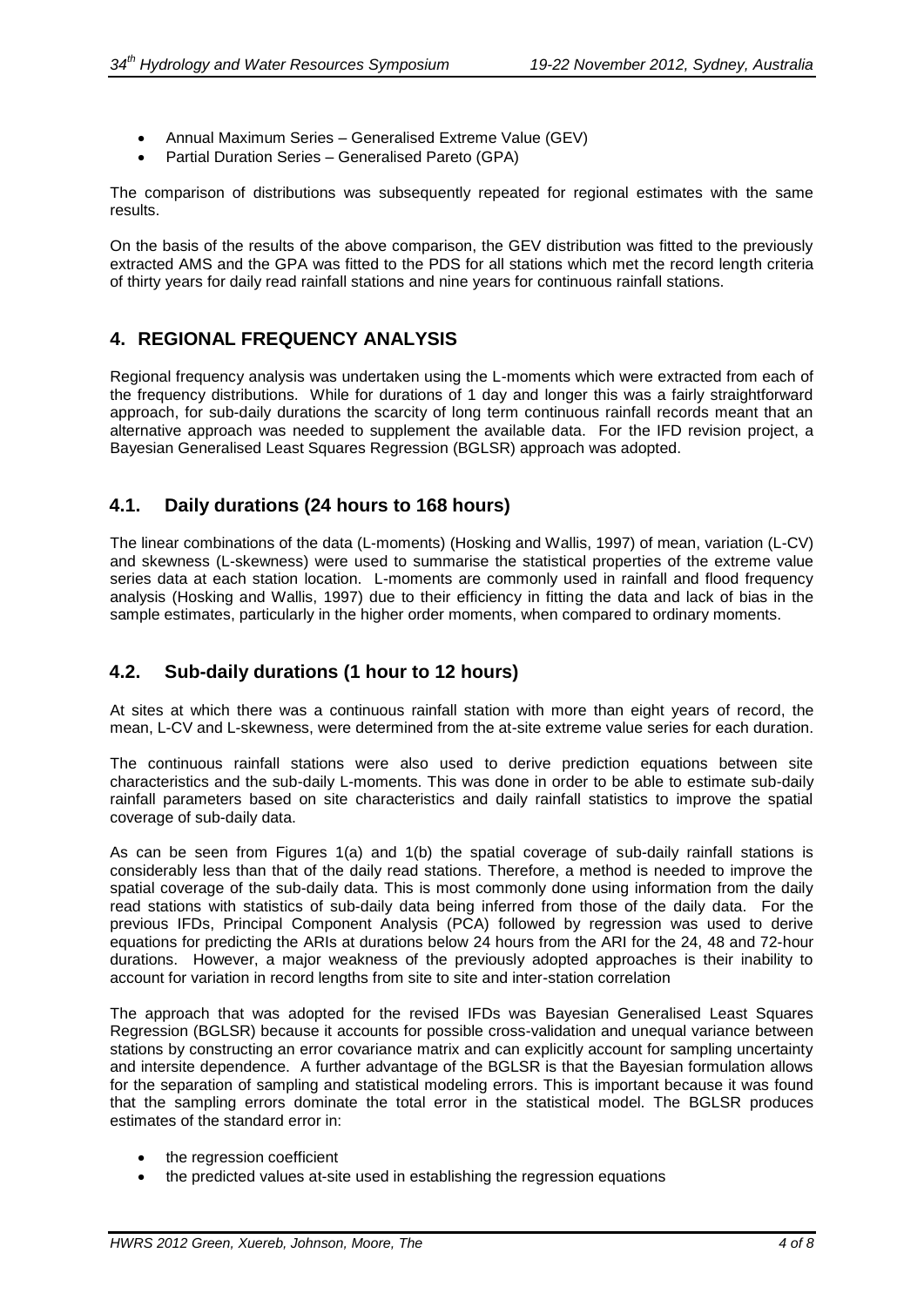• the predicted values at daily rainfall stations (i.e. ungauged sites not used in deriving the regression)

The error variances for the predictions are comprised of the regional model error and the sampling variance. Further details on the Bayesian GLSR approach can be found in Reis et al (2005) and Madsen et al (2002, 2005).

Following a detailed assessment of the influence various factors have large rainfalls, the following values (predictors) were used to predict the mean, L-CV and L-skewness (predicants) using in the BGLSR:

- Location (latitude and longitude)
- Elevation
- Slope
- Aspect
- Distance from the coast
- Mean annual rainfall
- Rainfall statistics for 24 hour, 48 hour and 72 hour durations mean, L-CV and L-skewness.

The regression equations derived from the BGLSR were then applied to the daily read stations to predict the sub-daily L-moments at the daily station locations. This allowed for a greater density of sub-daily data to be used in gridding across Australia which is described below.

#### **5. REGIONALISATION**

Regionalisation recognises that for stations with short records, there is considerable uncertainty when estimating the parameters of probability distributions and short records can bias estimates of rainfall statistics. To overcome this, it is assumed that information can be combined from multiple stations to give more accurate estimates of the parameters of the extreme value probability distributions.

For the revision of the IFDs, regionalisation has been used to estimate the L-CV and L-Skewness with more confidence. The regionalisation approach adopted is generally called the "index flood procedure" (Hosking and Wallis, 1997). This approach assumes that sites can be grouped into homogenous regions, such that all sites in the region have the same probability distribution, other than a scaling factor. The scaling factor is then normally termed the index flood or in this case, since the regionalisation is of rainfall data, the "index rainfall". The index rainfall is the mean (i.e. first L-moment) of the extreme value series data at the station location.

For the IFD revision project, the station point estimates were regionalised using a Region of Influence Approach (ROI). The ROI approach assumes that all the stations in the region of the station of interest have a common probability distribution which only needs to be scaled by a site specific factor. The assumptions of the approach are, firstly, that the specified probability distribution (GEV in the case of the AMS) is appropriate; that the region is truly homogenous; and, finally, that sites are independent or that their dependence is quantified. After trialling various approaches homogenous ROIs were defined as circle which was expanded from the site of interest until it included sufficient rainfall stations to provide 500 station years of record.

## **6. GRIDDING OF GEV PARAMETERS**

The regionalisation process resulted in estimates of the GEV parameters at all station locations, which were combined with the mean of the extreme value series at that site to estimate rainfall quantiles for any required exceedance probability. However IFD estimates are required across Australia, not just at station locations and therefore the results of the analyses needed to be extended in some way to ungauged locations. For the previous IFDs, the gridding of the regionalised rainfall intensities was undertaken manually. Although a splining program was used its purpose was only to translate the hand-drawn contours into grid format.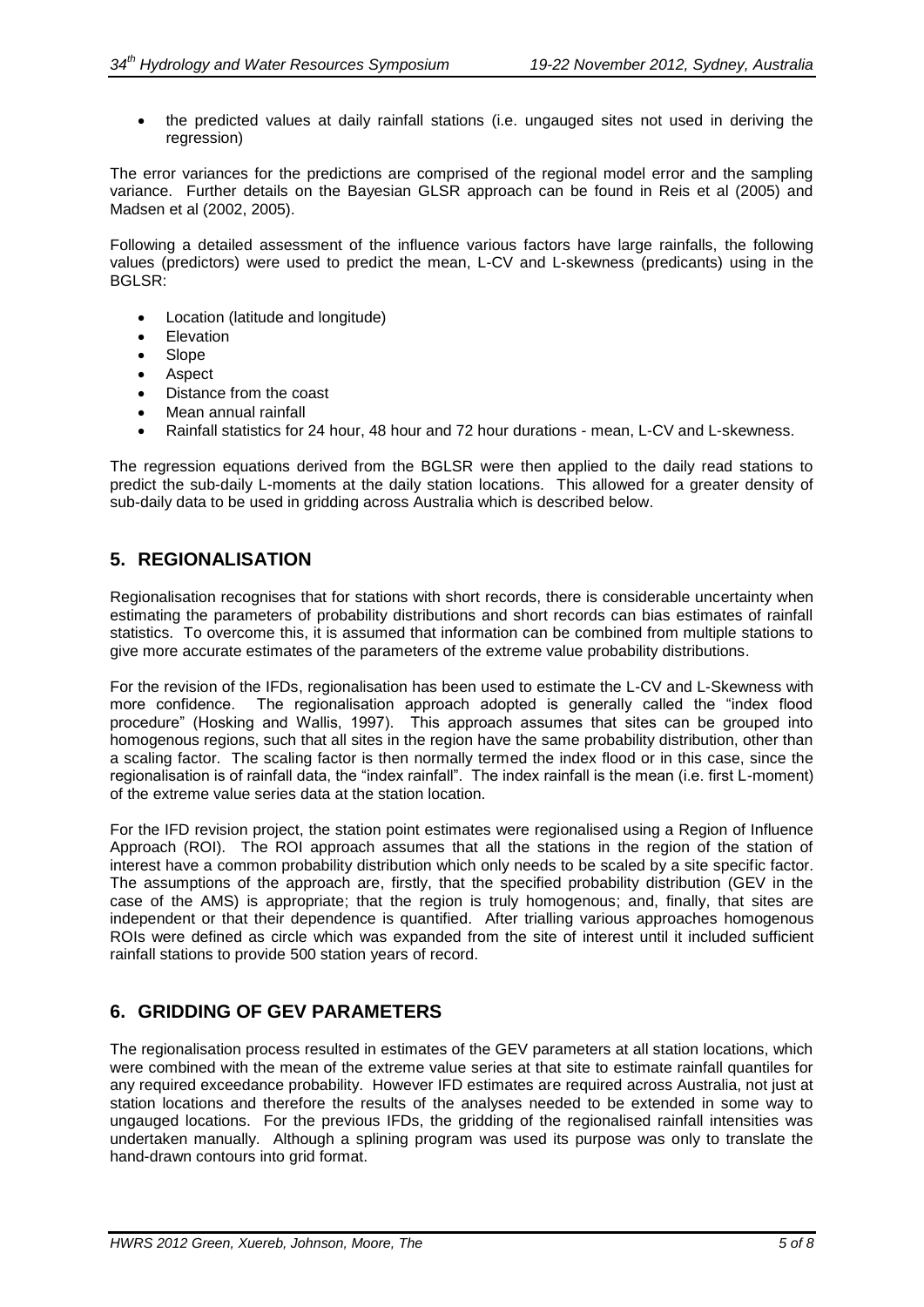For the revised IFDs, the software package ANUSPLIN (Hutchinson 2007) was chosen to grid the GEV parameters so that IFD estimates are available for any point in Australia. ANUSPLIN applies thin plate smoothing splines to interpolate and smooth multi-variate data. The degree of smoothing of the fitted functions was determined through generalised cross validation. The splines are fitted using three independent variables; latitude, longitude and elevation. The elevation scale was exaggerated by a factor of 100 to represent the importance that elevation has on precipitation patterns (Hutchinson 1995).

The GEV parameters have been being gridded in ANUSPLIN rather than the rainfall depths, as earlier testing has shown little difference in the resulting quantile estimates if the point parameter or point rainfall depths are gridded. Gridding the GEV parameters gives more flexibility in the choice of exceedance probabilities that can be extracted and enable the provision of a greater number of AEPs.

# **7. CALCULATION OF GROWTH FACTORS AND RAINFALL DEPTHS**

The outputs of the ANUSPLIN analysis were grids across Australia for each duration of index rainfall and the GEV shape (alpha) and scale (kappa) parameters. These were then processed to firstly estimate the growth factors for each grid location and then the rainfall depths for each exceedance probability.

Due to the different values selected for analysis in the AMS and the PDS, fitted distributions for the two series will lead to different estimates of the rainfall quantiles. For frequent events, the PDS is considered to be more reliable as it will include many rainfall events around the exceedance probability of interest. A conversion factor therefore needed to be applied to the AMS rainfall estimates for events more frequent than the 10% AEP to account for the lower estimates than those obtained if the PDS had been used. The adopted conversion factors were 1.11 for the 50% AEP and 1.02 for the 20% AEP. These conversion factors were based on the ratio of the 50% and 20% AEP estimates of the 24 hour rainfall depth from the AMS and PDS respectively, averaged across Australia.

# **8. OUTPUTS**

The outputs from the revision of the IFD estimates reflect the change in the needs of the end-users for IFD information and the technology available for dissemination of the information.

#### **8.1. Durations**

The extent of durations considered in the previous IFD relationships (outlined in Table 1), was 5 minutes to 72 hours. In response to changes in user requirements, the revised IFD estimates will be provided for durations from 1 minute to 168 hours (7 days). In addition advice on how to extrapolate to durations of less than one minute and greater than 7 days will also provided. The broader range of duration reflects the changed requirements of end-users with the increased focus on very short durations for urban designs such as gutters and the longer durations for retarding basins.

#### **8.2. AEPs**

AR&R87 provided advice on how to apply the algebraic method the derive IFDs for AEPs of 0.5 and 0.2%. Book VI of the 1999 edition of AR&R (Nathan & Weinmann, 1999) provided details on how to interpolate between the 1% AEP and the Probable Maximum Precipitation (PMP) for the cases where rare regional estimates were available and where they weren't. Rare regional estimates (CRCFORGE estimates) have now been derived by each state for AEPs from 1% to 0.05%, however, there are minor differences in the way in which they have been derived and how they are applied.

The revised IFD information will be provided for AEPs to 1%. In addition, the revised IFD information will be blended with the CRCFORGE estimates for each state to enable a smooth rainfall frequency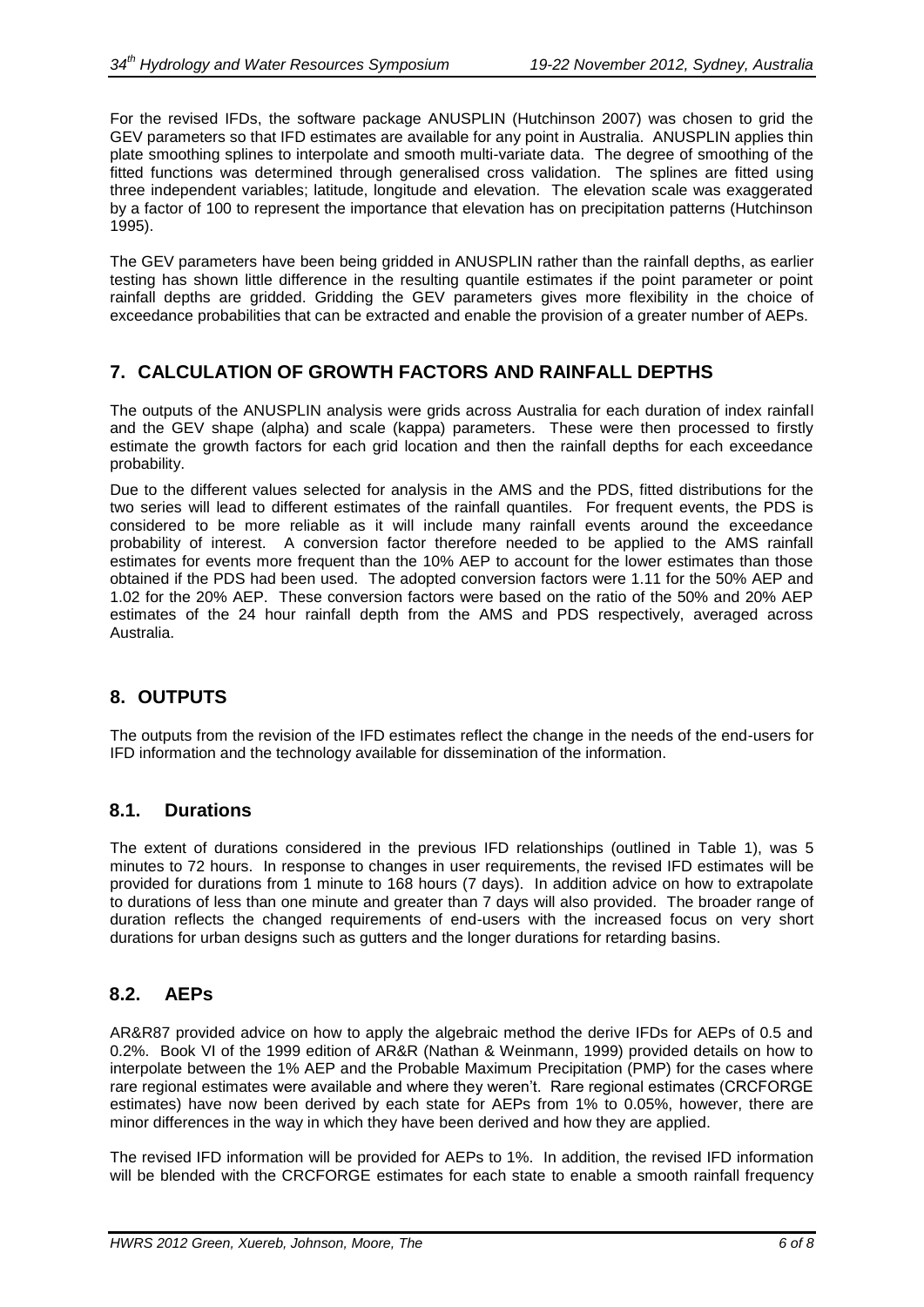curve to be derived to an AEP of 0.05% using an approach that is consistent across Australia.

#### **8.3. Dissemination**

The series of six master maps contained in Volume 2 of AR&R87 represented a significant advancement in the dissemination of IFD information at the time. However, with the capability to provide this information on-line, for example, via the Bureau's Computerised Design IFD Rainfall System (CDIRS), the hard copy maps are used less frequently by practitioners. Although CDIRS made the estimation of IFDs considerably quicker and more consistent, some limitations included the inability to provide IFD estimates for non-standard durations and AEPs (including AEPs less than 1%) and the limitation of IFDs only being able to be estimated for a single point at a time.

The revised point IFD estimates will be disseminated in an electronic format via a new webpage which can be accessed from the Bureau's website. The new interface will allow users to select the AEPs and durations for which IFDs are required; allow IFDs for multiple locations to be derived at the one time; provide the IFDs as both depths and intensities, and facilitate the downloading of the revised IFD tables in either text or csv format and the revised IFD curves as jpegs.

#### **8.4. Enhancements**

Over the next six months, work will continue on the development of enhancements to the revised point IFDs. These enhancements will include areal IFDs, seasonal IFDs, and uncertainty estimates. As they become available, these enhancements will be incorporated into the new IFD website.

#### **8.5. Implications of the revised IFDs**

A detailed comparison on a national and regional basis between the revised IFDs and the AR&R87 IFDs is currently being undertaken; although, at the time of writing the results of these comparisons were not available. However, information on the differences between the revised IFDs and the AR&R87 IFDs will be provided on the new web-page at the same time as the revised points IFDs are released. This information will be provided both as maps and as tables of percentage changes.

#### **8.6. Climate change advice**

The revised IFDs are for the current climatic regime. As part of the overall AR&R revision a climate change research strategy paper has been prepared to enhance understanding of how projected climate change may alter the behaviour of factors that influence the estimation of the design floods that are used in policy decisions involving infrastructure, town planning, floodplain management and flood warning and emergency management.

The AR&R Revision Climate Change Research Strategy identifies priorities for research direction to be undertaken over both the short term (Stage 1 – one year) and the longer term (Stage 2 – four years). The Strategy identifies five research themes:

- 1. Rainfall intensity-frequency-duration relationships
- 2. Rainfall temporal patterns
- 3. Continuous rainfall sequences
- 4. Antecedent conditions (including baseflow)
- 5. Simultaneous extremes

At the time of writing, funding has been provided for Stage 1 of Themes 1 and 2. In the interim, advice will be provided on how to consider the impact of climate change in projects that use design rainfalls and have life spans of long enough duration such that climate change may affect the project.